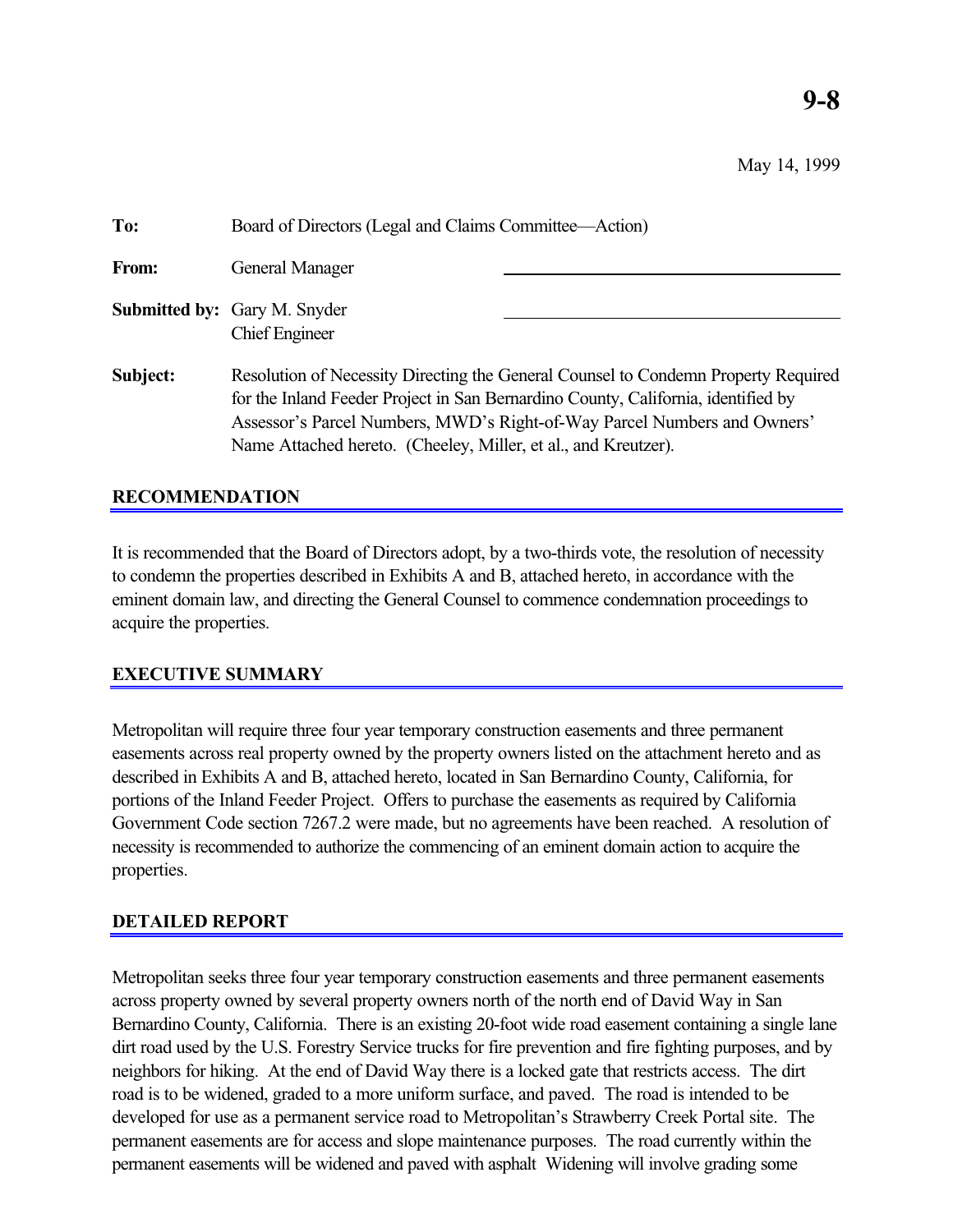natural slopes, which will result in removal of some vegetation. Drainage will be provided for through construction of v-gutters. The slopes will be replanted with slope-retention, drought-tolerant landscaping. The three four year temporary construction easements are for the right to enter and utilize the property for temporary grading, spoil, staging, and related activities in connection with the improvement of an access road and drainage ditch. Upon completion of the grading within the temporary easements Metropolitan will provide erosion control landscaping.

Parcels INFED1-31-111TEA1 and -PEA1 are owned by James E. and Michelle Cheeley. The larger parcel consists of 6.34 acres and is improved with a single family residence. The temporary easement (INFED1-31-111TEA1) encumbers 0.230 acres and the permanent easement (INFED1-31- 111PEA1) encumbers 0.222 acres. Together, the permanent and four year temporary construction easements have been appraised at \$19,738.

Parcels INFED1-31-112TEA1 and -PEA1 are owned by Carol J.G. Miller, Vicki E. Gutzwiller and Patricia G. Zaya. The larger parcel is vacant and consists of 1.30 acres. The temporary easement (INFED1-31-112TEA1) encumbers 0.250 acres and the permanent easement (INFED1-31- 112PEA1) encumbers 0.112 acres. Together, the permanent and four year temporary construction easements have been appraised at \$5,074.

Parcels INFED1-31-113TEA1 and -PEA1 are owned by Donald R. Kreutzer. The larger parcel consists of 1.775 acres and is improved with a single family residence. The temporary easement (INFED1-31-113TEA1) encumbers 0.039 acres and the permanent easement (INFED1-31- 113PEA1) encumbers 0.128 acres. Together, the permanent and temporary construction easements have been appraised at \$11,447.

On May 4, 1999, notices of intention to adopt a resolution of necessity and for an opportunity to appear and be heard before the Subcommittee on Real Property and Asset Management on May 25, 1999, as to the necessity for the Project and the taking of the easements, were served on the property owners. The Eminent Domain Law requires an owner to provide a written request for a hearing within 15 days after the notice was served to be entitled to a hearing on the adoption of a resolution of necessity. No written request was received and the property owners did not appear at the hearing. A written summary of the hearing and the recommendation of the Subcommittee on Real Property and Asset Management is attached. The Committee voted to recommend approval of the proposed resolution.

Transmitted herewith is the form of resolution declaring the necessity of the Project and the acquisition of the temporary easements and permanent easements described in Exhibits A and B, attached thereto, and directing the General Counsel to commence condemnation proceedings in San Bernardino County to acquire the temporary easements.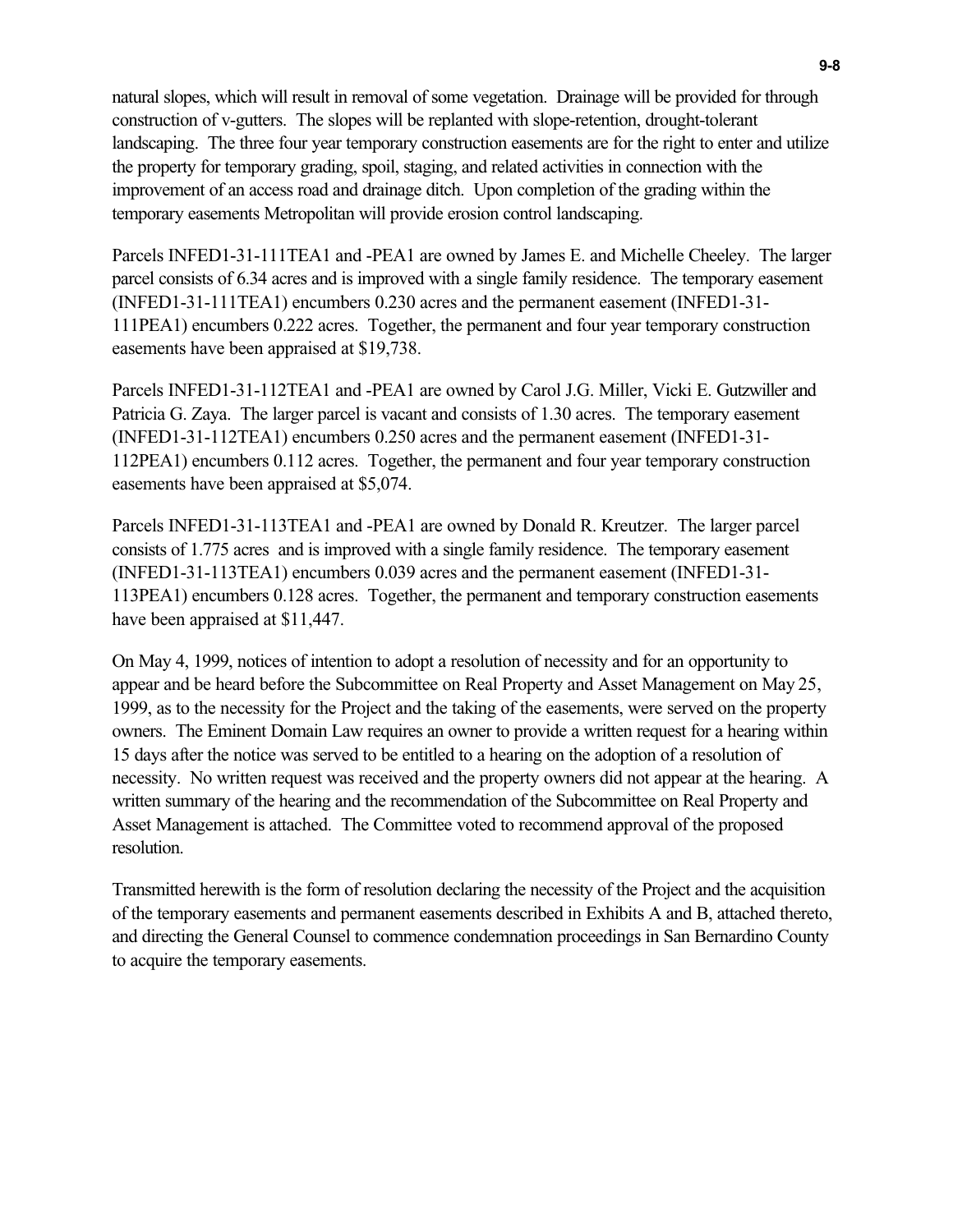On February 9, 1993, your Board certified that the Final Environmental Impact Report for the Inland Feeder Project had been completed in compliance with the California Environmental Quality Act (CEQA) and the State Guidelines, and that it had reviewed and considered the information contained in that document. Your action on the subject resolution is therefore in compliance with CEQA. No further environmental documentation or review is necessary for your Board to act on this request.

ks:13937

## **Attachment 9-8A**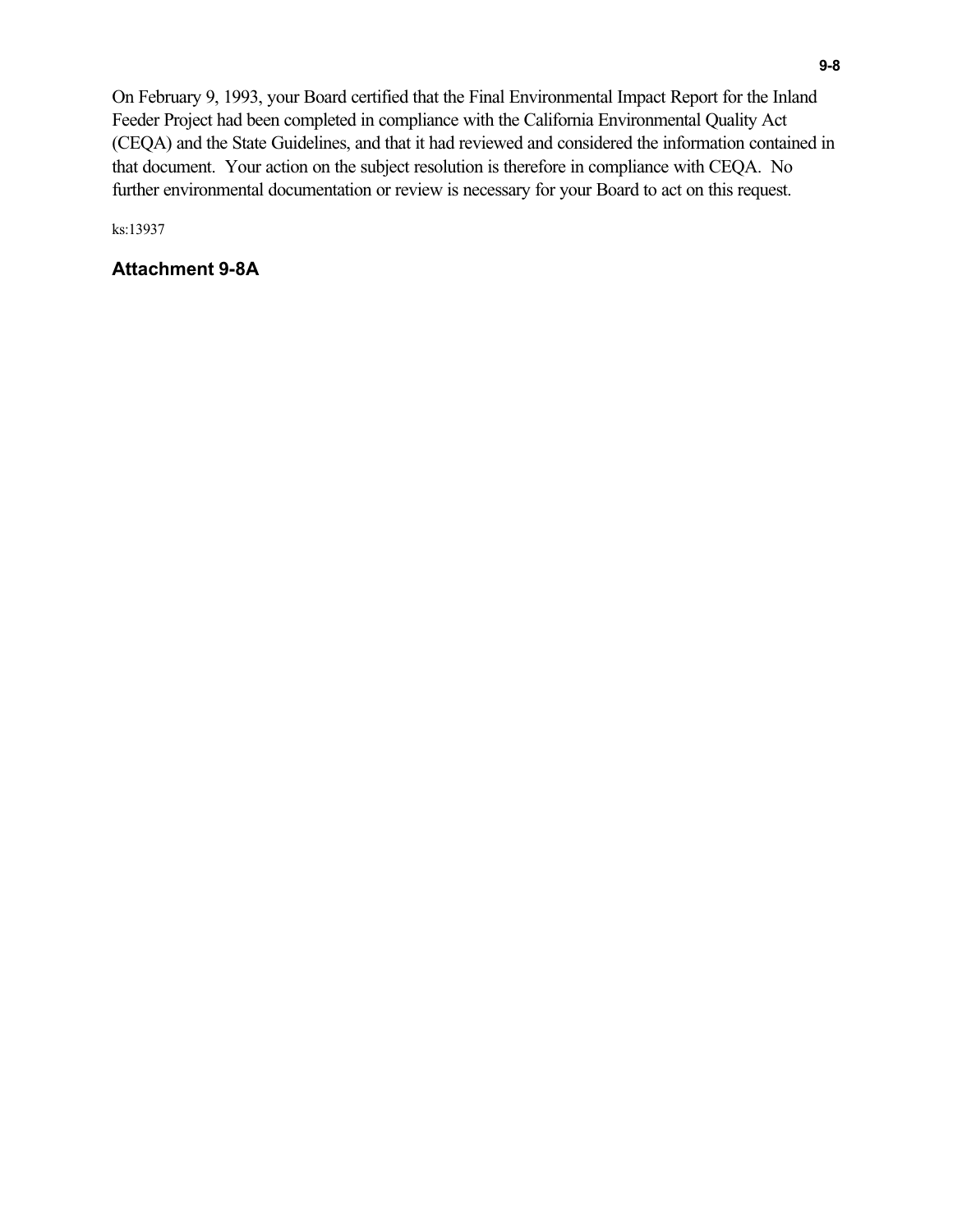## **Attachment 9-8A**

# SUMMARY OF HEARING AND RECOMMENDATION OF THE SUBCOMMITTEE ON REAL PROPERTY AND ASSET MANAGEMENT REGARDING ADOPTION OF A RESOLUTION OF NECESSITY TO CONDEMN PROPERTY FOR THE INLAND FEEDER PROJECT

On May 25, 1999, at the offices of The Metropolitan Water District of Southern California, located at 700 South Alameda Los Angeles, California, Room 2-145, a hearing was held by the Subcommittee on Real Property and Asset Management of the Board of Directors. Committee Chairman Edward C. Little presided. The Committee was called to order and a quorum was present.

Senior Deputy General Counsel Lauren Brainard advised the Committee that it has been delegated the authority by Metropolitan's Board of Directors to hold the hearing required by law as a prerequisite to the adoption of a resolution of necessity to acquire property through the exercise of the eminent domain power. The purpose of the hearing is to allow the Committee to make a determination regarding whether the public interest and necessity require the proposed Project, whether the Project is planned or located in the manner that will be most compatible with the greatest public good and the least private injury, and whether the easements to be acquired are necessary for the Project.

Mr. Brainard further advised the Committee that offers to purchase the easements have been made to the owners in accordance with the law. The owners were provided with written notices of the hearing, but no request to appear was received and no appearance was made. All three acquisitions are currently in escrow but a resolution is needed at this time to assure timely possession.

Mr. Brainard made a presentation regarding the Inland Feeder Project, and identified the subject takes as three four year temporary construction easements and three permanent easements across properties owned by several property owners north of the north end of David Way in San Bernardino County, California. There is an existing 20-foot wide road easement containing a single lane dirt road used by the U.S. Forestry Service trucks for fire prevention and fire fighting purposes, and by neighbors for hiking. At the end of David Way there is a locked gate that restricts access. The dirt road is to be widened, graded to a more uniform surface, and paved. The road is intended to be developed for use as a permanent service road to Metropolitan's Strawberry Creek Portal site. The permanent easements are for access and slope maintenance purposes. The road currently within the permanent easements will be widened and paved with asphalt. The three four year temporary construction easements are for the right to enter and utilize the properties for temporary grading, spoil, staging, and related activities in connection with the improvement of the access road and a drainage ditch. Upon completion of the grading within the temporary easements Metropolitan will provide erosion control landscaping.

The Committee voted to recommend adoption of the resolution of necessity.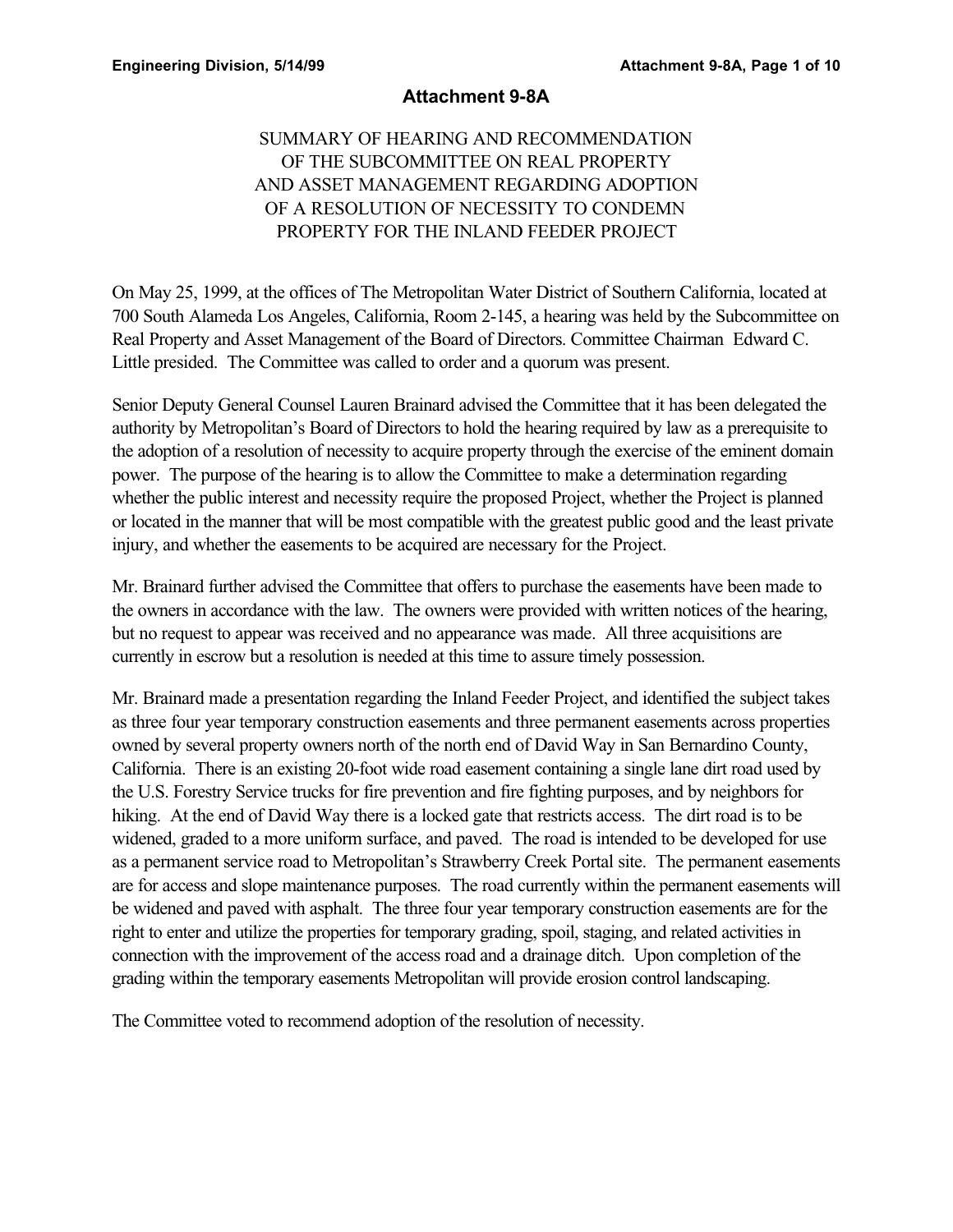### **RESOLUTION**

## **A RESOLUTION OF THE BOARD OF DIRECTORS OF THE METROPOLITAN WATER DISTRICT OF SOUTHERN CALIFORNIA DIRECTING THE CONDEMNATION OF CERTAIN PROPERTY SITUATED IN THE COUNTY OF SAN BERNARDINO (INLAND FEEDER PROJECT)**

BE IT RESOLVED by the Board of Directors of The Metropolitan Water District of Southern California (the "District").

Section 1. The District's Board hereby finds and determines that the public interest and necessity require, for public use, the construction, operation and maintenance of water conveyance facilities ("Inland Feeder Project") in the County of San Bernardino for the transportation and distribution of water for use within the District's boundaries and that certain properties situated in the County of San Bernardino are necessary therefor.

Section 2. The temporary and permanent easements to be acquired for the public use set forth in section 1, above, consists of parcels of land located described in Exhibits A, attached hereto and incorporated herein by reference and shown on Exhibits B attached hereto and incorporated herein by reference.

Section 3. The District's Board hereby declares its intention to acquire the temporary and permanent easements described in Exhibits a and B attached, by proceedings in eminent domain as authorized by the Metropolitan Water District Act (Stats. 1969, Ch. 209, as amended), namely West's Water Code Appendix Section 109-141.

Section 4. The District's Board hereby finds and determines that the proposed Project is planned or located in the manner that will be most compatible with the greatest public good and the least private injury.

Section 5. The District's Board hereby finds and determines that the temporary and permanent easements described in Exhibits A and B, attached hereto, are necessary for the proposed Project.

Section 6. The District's Board finds and determines that pursuant to Section 1240.510, et seq. of the California Code of Civil Procedure, the public use for which the District is acquiring the temporary and permanent easements will not unreasonably interfere with or impair the continuance of the public use for which the property is now appropriated and such use now exists or may reasonably be expected to exist in the future.

Section 7. The District's General Counsel is hereby directed to commence proceedings in the Superior Court of California, County of San Bernardino for the purpose of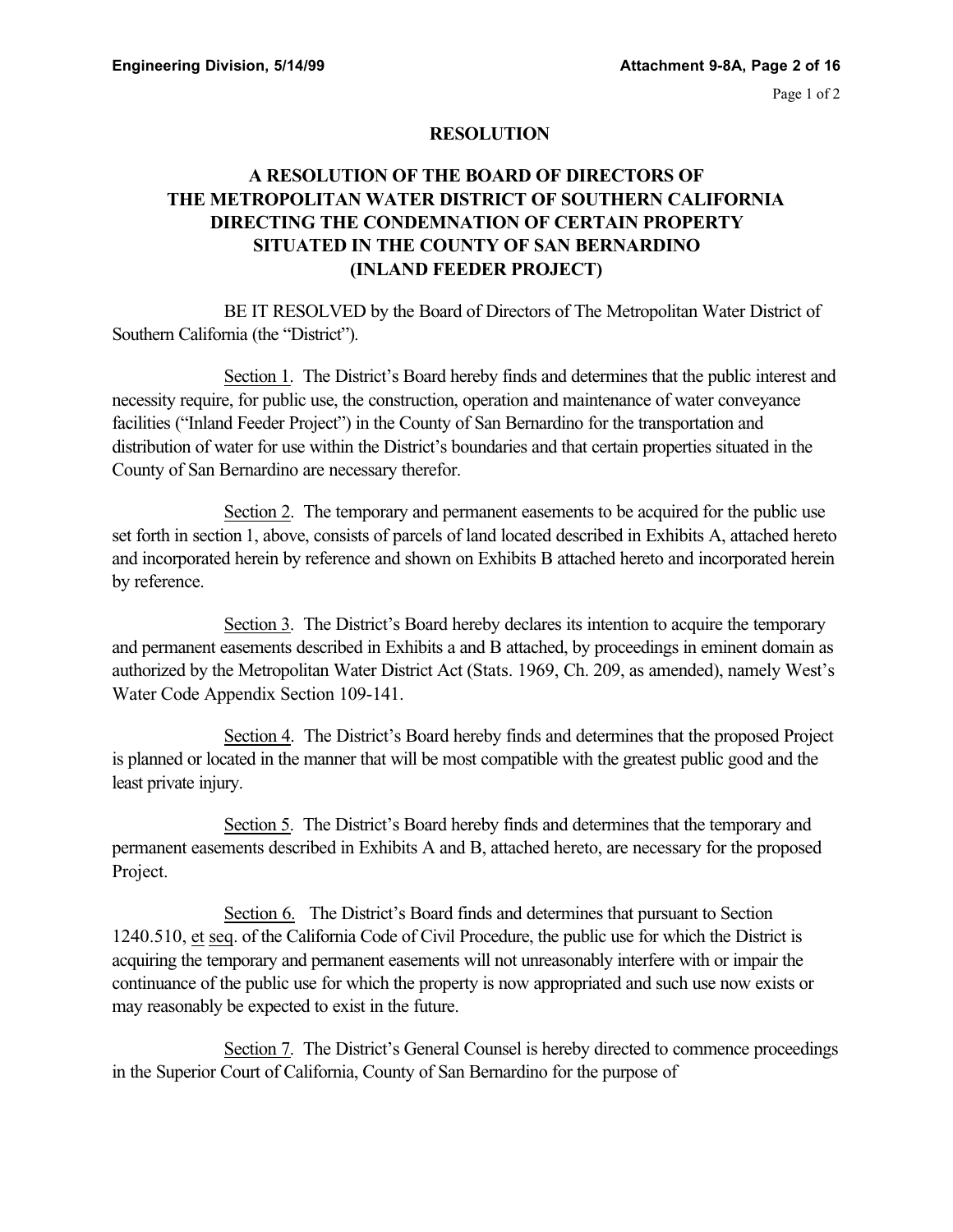Page 2 of 2

condemning and acquiring the temporary and permanent easements described in Exhibit A and B attached hereto, and to take such steps as may be necessary to secure an order of court permitting the District to take possession of the easements described in Exhibits A and B, attached hereto, for the uses and purposes herein described. He is authorized to take such actions and steps as he deems necessary in connection with such proceedings, including the amending of the complaint to reduce the extent of the easements to be acquired so as to reduce the compensation payable in the action where such change could not substantially impair the construction and operation of the said public works, and to incur expenses necessary and incidental to the action.

I HEREBY CERTIFY that the foregoing resolution was adopted at the meeting of the Board of Directors of The Metropolitan Water District of Southern California held the 8th day of June, 1999, a by vote of two-thirds of all its members, and I further certify that the foregoing is a full, true and correct copy of the resolution.

> Executive Secretary The Metropolitan Water District of Southern California

 $\overline{\phantom{a}}$  , and the set of the set of the set of the set of the set of the set of the set of the set of the set of the set of the set of the set of the set of the set of the set of the set of the set of the set of the s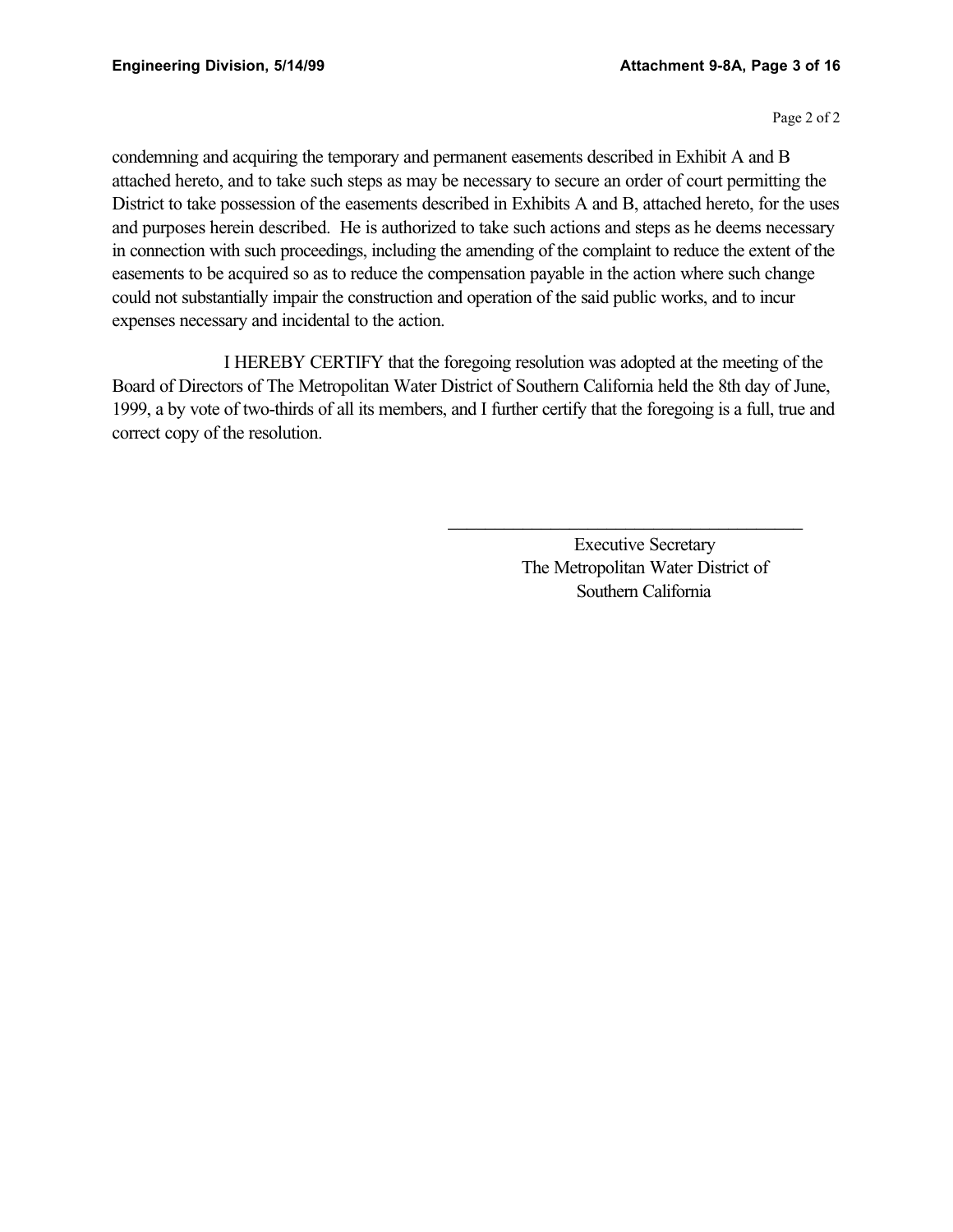# **ATTACHMENT**

| <b>ASSESSOR'S PARCEL NO.</b> | <b>MWD PARCEL NO.</b>             | <b>PROPERTY OWNERS</b>                                          |
|------------------------------|-----------------------------------|-----------------------------------------------------------------|
| 155-482-17                   | INFED1-31-111TEA1, and<br>$-PEA1$ | James E. and Michelle Cheeley                                   |
| 155-482-16                   | INFED1-31-112TEA1, and<br>$-PEA1$ | Carol J.G. Miller, Vicki E.<br>Gutzwiller and Patricia G. Zaya. |
| 155-482-05                   | INFED1-31-113TEA1, and<br>-PEA1   | Donald R. Kruetzer                                              |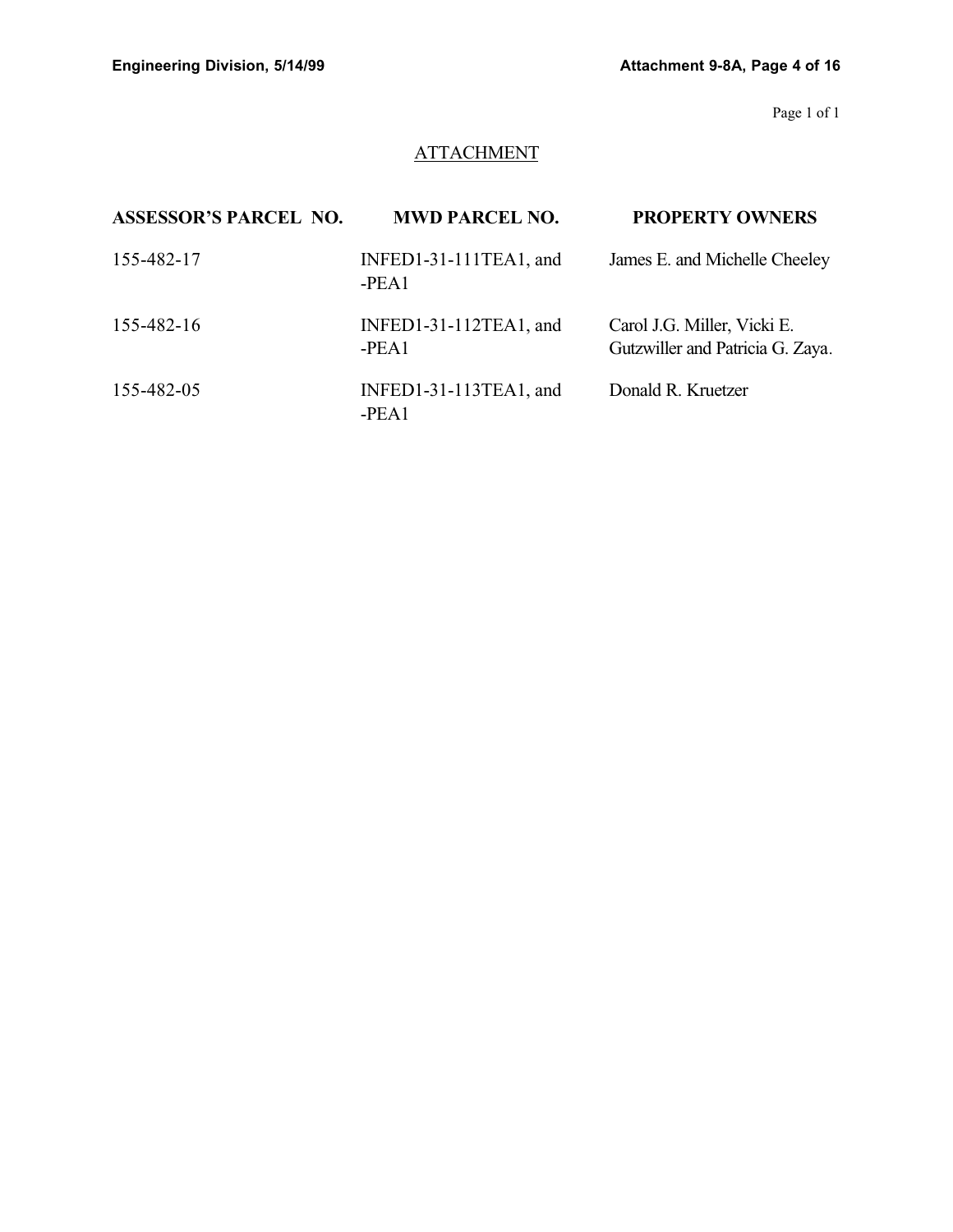#### EXHIBIT A

- 1. A temporary easement for a term of four (4) years commencing on the effective date of an order of possession, in properties located in the County of San Bernardino, State of California, described herein as Parcels INFED1-31- 111TEA1, -112TEA1 and -113TEA1, and shown on the Exhibits B attached hereto, for the purpose of temporary grading, spoil, staging and related activities with the improvement of an access road and drainage ditch. Upon completion of grading within the temporary construction easements Metropolitan will provide erosion control landscaping suitable to protect the slopes and will re-install the owners' existing irrigation systems sufficient to maintain the landscaping on the slopes. Owners will be responsible for maintaining landscaping and irrigation systems for slope areas along access road after construction. Owners shall retain the right of access over and across the easement area, and Metropolitan shall not unreasonably interfere with such right of access.
- 2. A permanent non-exclusive easement for ingress and egress along an existing access road and for slope maintenance commencing on the effective date of an order of possession, in properties located in the County of San Bernardino, State of California, described as parcels INFED1-31-111PEA1, -112PEA1 and -113PEA1 and shown on the Exhibits B attached hereto for the purpose of widening, grading and paving an existing dirt road. Metropolitan will fill and make slope cuts as required, and install a gate, drainage V-ditch and side slope landscaping. Owners shall retain the right of access over and across the easement area, and Metropolitan will not unreasonably interfere with such right of access.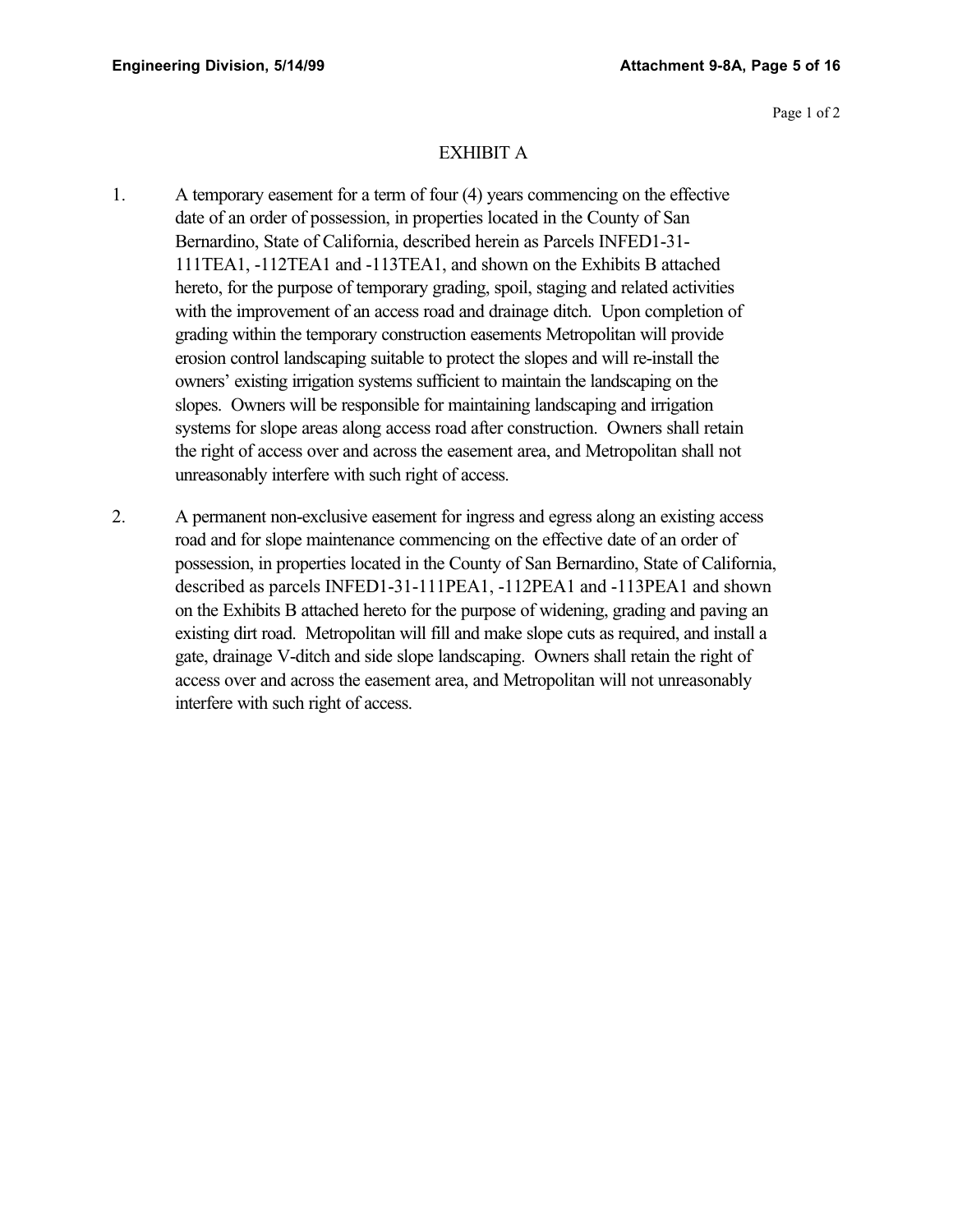#### EXHIBIT A

INFED1-31-111PEA1 (Permanent Easement) James E. Cheeley, et ux

That portion of the southeast quarter of the northeast quarter of Section 14, Township 1 North, Range 4 West, San Bernardino Meridian, in the County of San Bernardino, State of California, lying within the land described in Quitclaim Deed recorded May 21, 1986, as Document No. 86-132339 of Official Records of said County, lying southwesterly of the following described line:

Commencing at the most westerly corner of said Quitclaim Deed; thence along the northwesterly line of said Quitclaim Deed, N 52º 06' 05" E 24.04 feet to the POINT OF BEGINNING of said described line and the beginning of a nontangent curve concave southwesterly, having a radius of 180.00 feet, a radial line to said beginning bears N 46º 21' 06" E; thence leaving said northwesterly line, southeasterly along the arc of said curve 41.67 feet; thence N 38º 53' 20" E 23.80 feet; thence S 58º 01' 20" E 17.10 feet; thence S 26º 04' 10" W 38.90 feet to the beginning of a nontangent curve concave southwesterly, having a radius of 180.00 feet, a radial line to said beginning bears N 68° 38' 13" E; thence southeasterly along the arc of said curve 22.73 feet; thence tangent to said curve, S 14° 07' 45" E 22.60 feet; thence N 87º 16' 10" E 13.50 feet; thence S 41º 13' 10" E 33.60 feet; thence S 57º 59' 40" E 22.00 feet; thence S 14° 51' 20" E 51.60 feet; thence S 65° 36' 10" W 40.80 feet; thence S 14° 23' 14" E 23.02 feet; thence S30º 32' 50" E 23.65 feet; thence N 73º 55' 20" E 28.10 feet; thence S 21º 29' 00" W 10.30 feet; thence S 53º 02' 50" W 21.80 feet; thence S 26º 48' 41" E 88.74 feet to a point on the southeasterly line of said Quitclaim Deed and the POINT OF TERMINATION of said described line.

EXCEPTING therefrom that portion lying within that permanent easement to the City of San Bernardino recorded April 18, 1986 as Document No. 86-101620 of Official Records of said County.

PREPARED UNDER MY SUPERVISION

 $\overline{a}$ Peter G. Wiseman P.L.S. 6241

Date

 $\overline{\phantom{a}}$ 

A.L. p:\private\analip\legal\31\111pea1.doc July 7, 1998

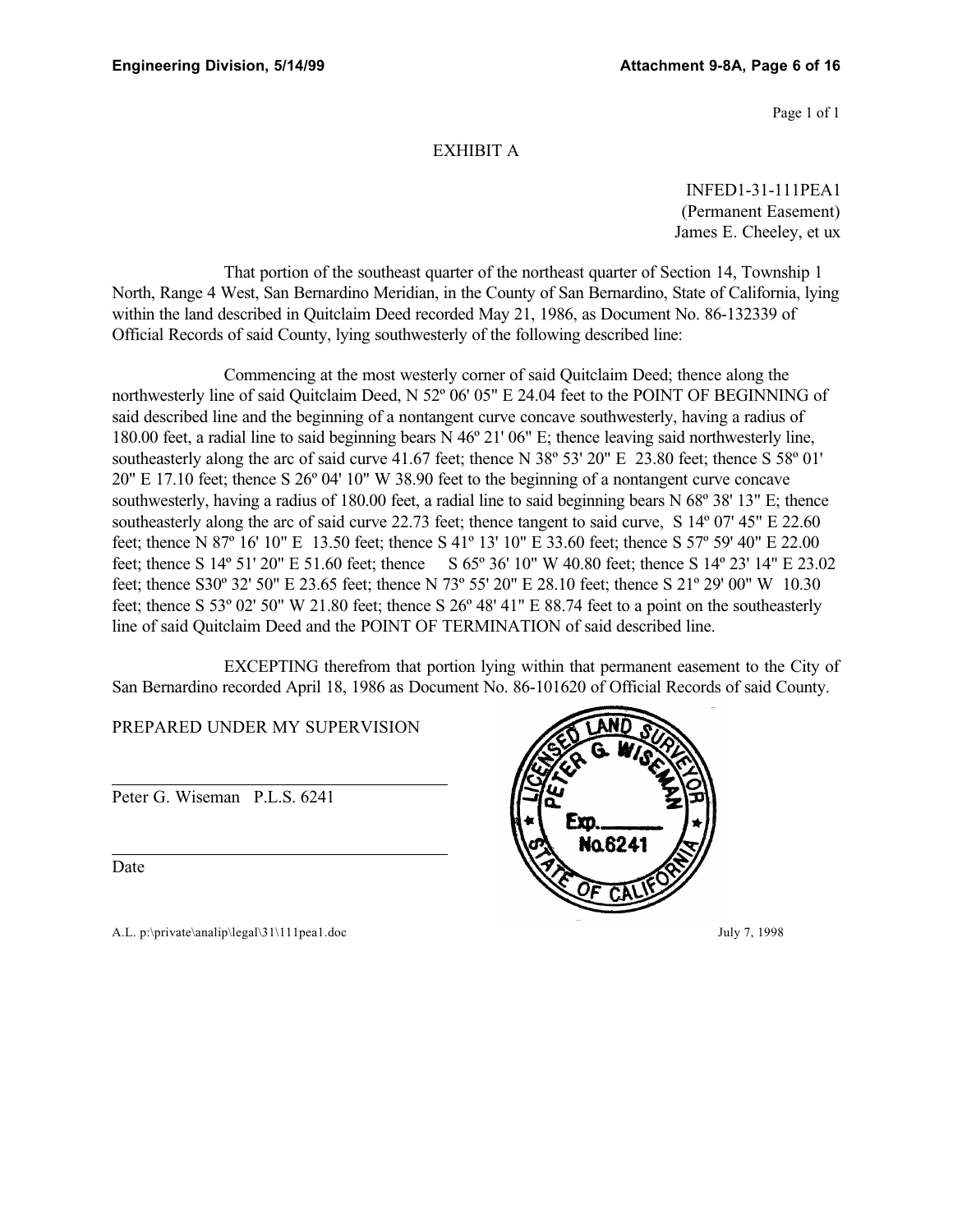PLEASE SEE HARD COPY FOR MAPS (THREE MAPS)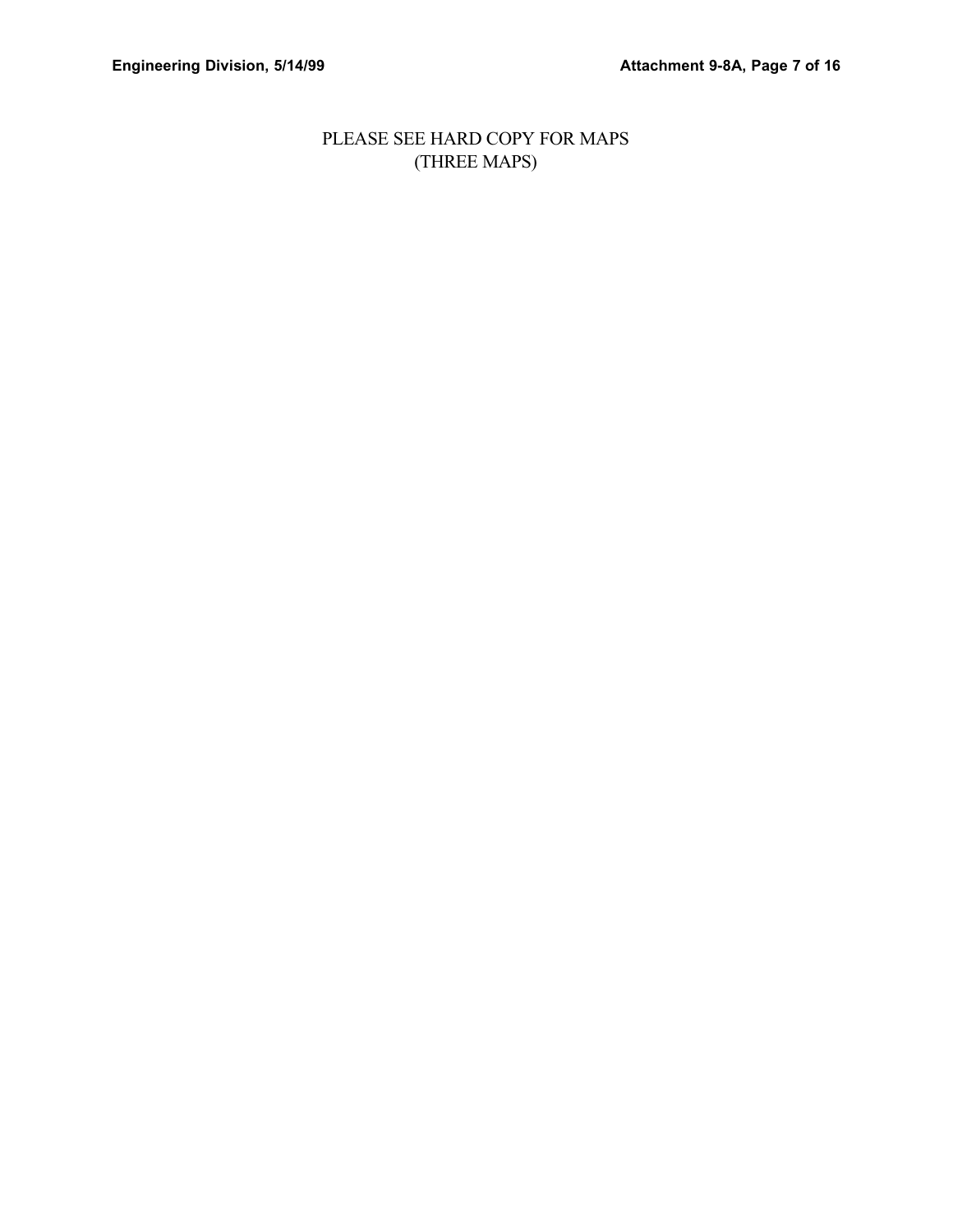#### EXHIBIT A

INFED1-31-111TEA1 (Temporary Easement) James E. Cheeley, et ux

That portion of the southeast quarter of the northeast quarter of Section 14, Township 1 North, Range 4 West, San Bernardino Meridian, in the County of San Bernardino, State of California, lying within the land described in Quitclaim Deed recorded May 21, 1986, as Document No. 86-132339 of Official Records of said County, described as follows:

Commencing at the most westerly corner of said Quitclaim Deed; thence along the northwesterly line of said Quitclaim Deed, N 52º 06' 05" E 24.04 feet to the POINT OF BEGINNING of said described line and the beginning of a nontangent curve concave southwesterly, having a radius of 180.00 feet, a radial line to said beginning bears N 46º 21' 06" E; thence leaving said northwesterly line, southeasterly along the arc of said curve 41.67 feet; thence N 38º 53' 20" E 23.80 feet; thence S 58º 01' 20" E 17.10 feet; thence S 26º 04' 10" W 38.90 feet to the beginning of a nontangent curve concave southwesterly, having a radius of 180.00 feet, a radial line to said beginning bears N 68º 38' 13" E; thence southeasterly along the arc of said curve 22.73 feet; thence tangent to said curve, S 14º 07' 45" E 22.60 feet; thence N 87º 16' 10" E 13.50 feet; thence S 41º 13' 10" E 33.60 feet; thence S 57º 59' 40" E 22.00 feet; thence S 14º 51' 20" E 51.60 feet; thence S 65º 36' 10" W 40.80 feet; thence S 14º 23' 14" E 23.02 feet; thence S 30º 32' 50" E 23.65 feet; thence N 73º 55' 20" E 28.10 feet; thence S 21º 29' 00" W 10.30 feet; thence S 53º 02' 50" W 21.80 feet; thence S 26º 48' 41" E 88.74 feet to a point on the southeasterly line of said Quitclaim Deed; thence along said southeasterly line N 57° 06' 06" E 15.09 feet; thence leaving said southeasterly line N 26º 48' 41" W 38.04 feet; thence N 63º 11' 19" E 30.00 feet; thence N 26º 48' 41" W 88.63 feet to the beginning of a tangent curve concave northeasterly, having a radius of 135.00 feet; thence northwesterly along the arc of said curve 29.88 feet; thence tangent to said curve N 14° 07' 45" W 113.42 feet to the beginning of a tangent curve concave southwesterly, having a radius of 225.00 feet; thence northwesterly along the arc of said curve 111.40 feet to a point on the northwesterly line of said Quitclaim Deed; thence along said the northwesterly line, S 52º 06' 05" W 45.18 feet to the POINT OF BEGINNING.

EXCEPTING therefrom that portion lying within that permanent easement to the City of San Bernardino recorded April 18, 1986 as Instrument No. 86-101620 of Official Records of said County.

PREPARED UNDER MY SUPERVISION

Peter G. Wiseman P.L.S. 6241

Date

 $\overline{a}$ 

 $\overline{\phantom{a}}$ 

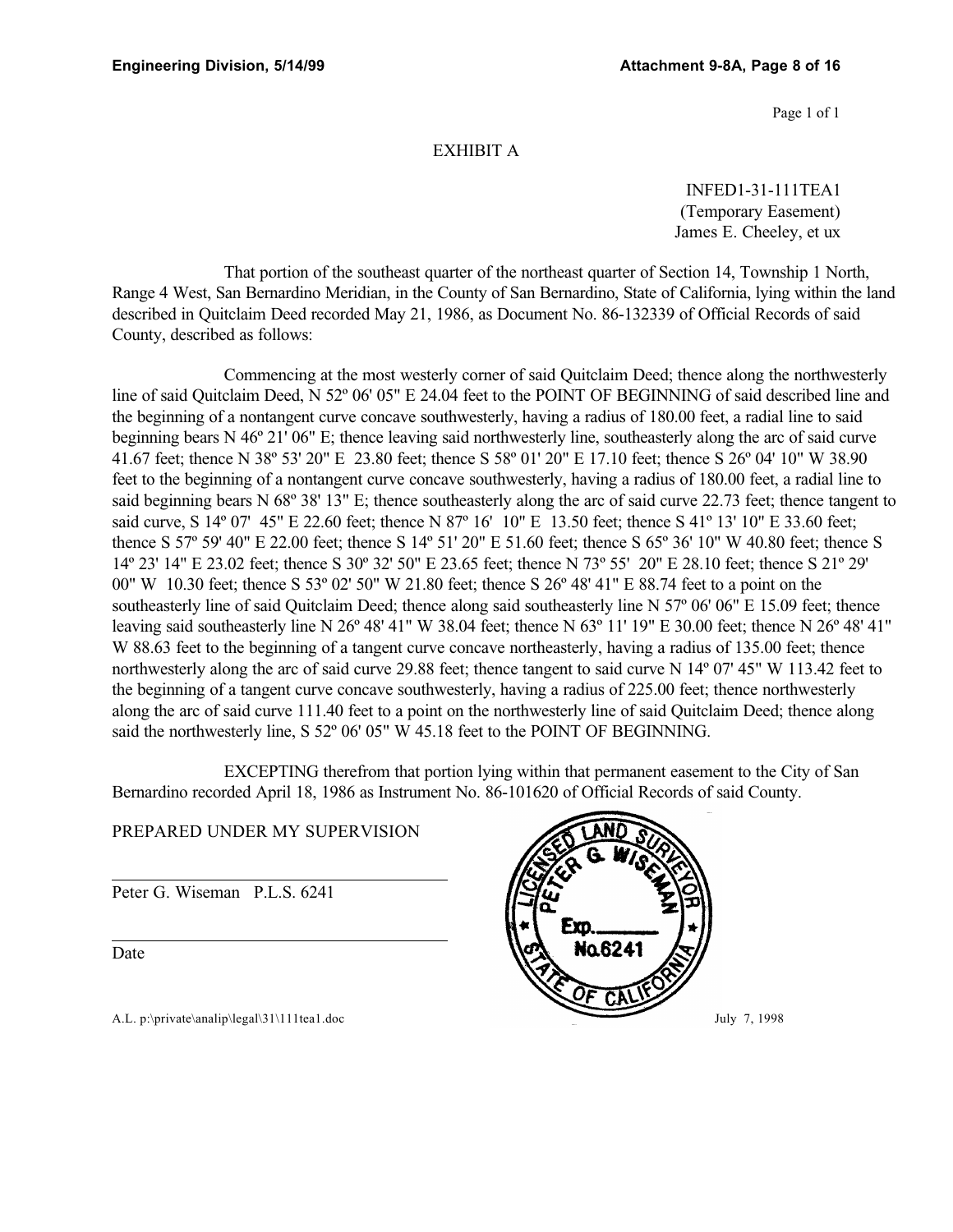#### EXHIBIT A

INFED1-31-113TEA1 (Temporary Easement) Donald R. Kreutzer

That portion of the southeast quarter of the northeast quarter of Section 14, Township 1 North, Range 4 West, San Bernardino Meridian, in the County of San Bernardino, State of California, lying within the land described in Quitclaim Deed recorded May 5, 1987, as Document No. 87-147625 of Official Records of said County, described as follows:

Commencing at the most southerly corner of said Quitclaim Deed; thence northeasterly along the southeasterly line of said Quitclaim Deed N 57º 06' 06" E 279.56 feet to the POINT OF BEGINNING; thence leaving said southeasterly line N 26° 48' 41" W 82.90 feet; thence N 63° 11' 19" E 12.00 feet; thence N 26º 48' 41" W 49.63 feet; thence S 63º 11' 19" W 7.00 feet; thence S 26º 48' 41" E 45.63 feet; thence S 63º 11' 19" W 20.00 feet; thence S 26º 48' 41" E 88.50 feet to the southeasterly line of said Quitclaim Deed; thence along said southeasterly line, N 57º 06' 06" E 15.09 feet to the POINT OF BEGINNING.

#### PREPARED UNDER MY SUPERVISION

Peter G. Wiseman P.L.S. 6241

Date

 $\overline{a}$ 

 $\overline{\phantom{a}}$ 

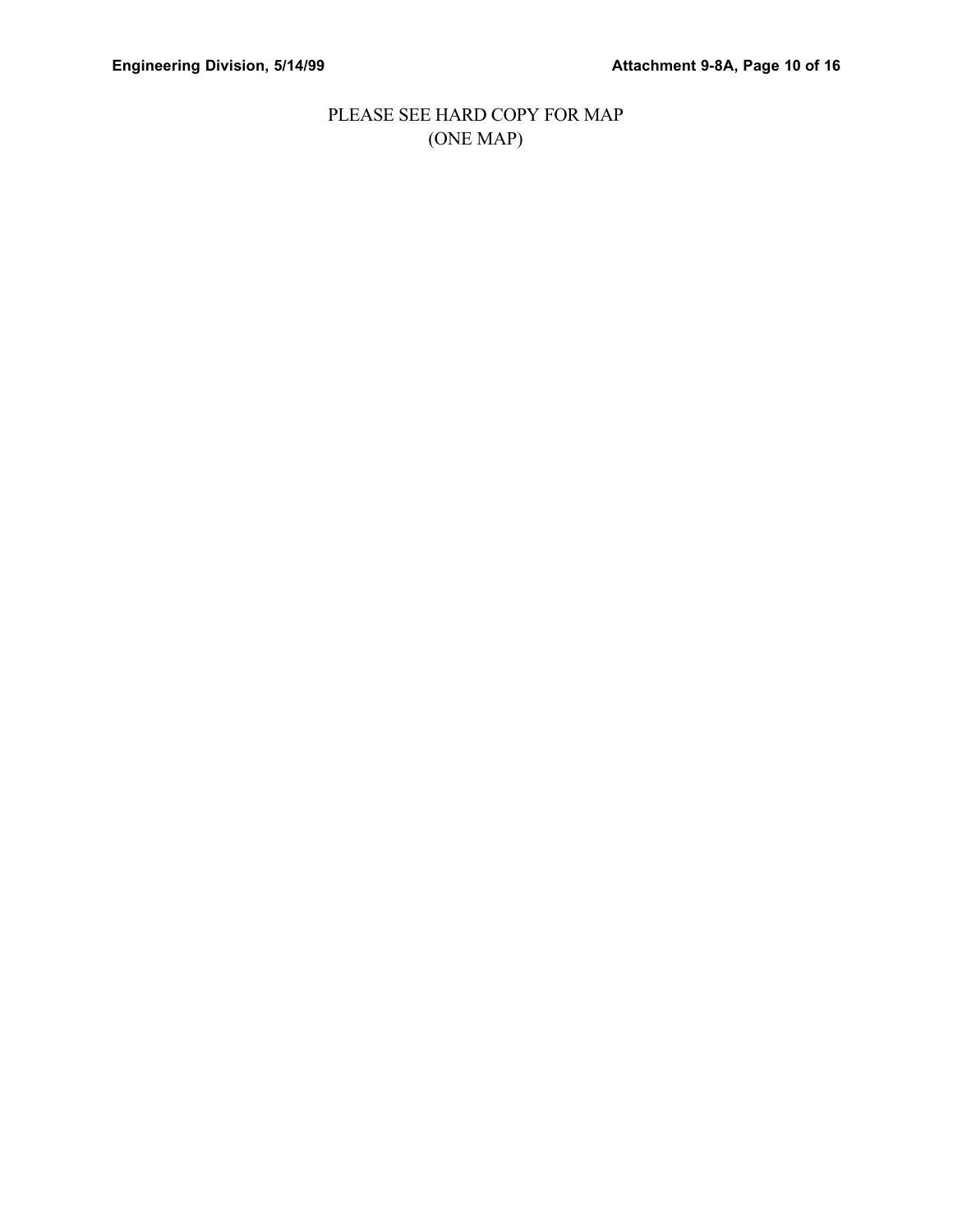#### EXHIBIT A

INFED1-31-112TEA1 (Temporary Easement) Carol J. G. Miller, et al

That portion of the southeast quarter of the northeast quarter (SE<sup> $1/4$ </sup>NE<sup> $1/4$ </sup>) of Section 14, Township 1 North, Range 4 West, San Bernardino Meridian, in the County of San Bernardino, State of California, lying within the land conveyed to Carol J. G. Miller, et al, by Decree of Distribution, Case No. SPR 57095, recorded November 8, 1993, as Document No. 93-485525 of Official Records of said County, described as follows:

Commencing at the northwest corner of said  $SE/4NE/4$  as marked by a 3 1/2" i.p. with wood plug tagged RCE 4562 as shown on Amended Record of Survey filed in Book 96, pages 14 through 18, inclusive of Record of Surveys of said County; thence along the northerly line of said SE¼NE¼, N 89º 56' 56" E 47.34 feet to the POINT OF BEGINNING; thence leaving said northerly line, S 09º 34' 03" E 9.58 feet to the beginning of a tangent curve concave westerly, having a radius of 120.00 feet; thence southerly along the arc of said curve 17.70 feet; thence S 13º 37' 30" E 24.70 feet; thence S 01º 21' 40" W 23.40 feet; thence S 19º 41' 20" W 19.70 feet; thence S 05º 31' 00" W 23.80 feet; thence S 69º 24' 50" W 8.71 feet to the beginning of a nontangent curve concave northeasterly having a radius of 110.00 feet, a radial line to said beginning bears S 84º 58' 25" W; thence southeasterly along the arc of said curve 96.75 feet; thence tangent to said curve S 55º 25' 21" E 18.78 feet to the beginning of a tangent curve concave southwesterly having a radius of 180.00 feet; thence southeasterly along the arc of said curve 36.99 feet to the southeasterly line of said Decree of Distribution; thence along said southerly line, N 52º 06' 05" E 45.18 feet to the beginning of a nontangent curve concave southwesterly having a radius of 225.00 feet, a radial line to said beginning bears N 47º 30' 16" E; thence leaving said southeasterly line, northwesterly along the arc of said curve 50.76 feet; thence tangent to said curve N 55º 25' 21" W 18.78 feet to the beginning of a tangent curve concave northeasterly having a radius of 65.00 feet, thence northwesterly along the arc of said curve 76.95 feet; thence tangent to said curve N 12º 24' 29" E 32.05 feet to the beginning of a tangent curve concave westerly, having a radius of 165.00 feet; thence northerly along the arc of said curve 63.29 feet; thence tangent to said curve N 09º 34' 03" W 2.04 feet to the northerly line of said SE¼NE¼; thence along said northerly line S 89° 56' 56" W 45.63 feet to the POINT OF BEGINNING.

#### PREPARED UNDER MY SUPERVISION

Peter G. Wiseman P.L.S. 6241

Date

 $\overline{a}$ 

 $\overline{\phantom{a}}$ 

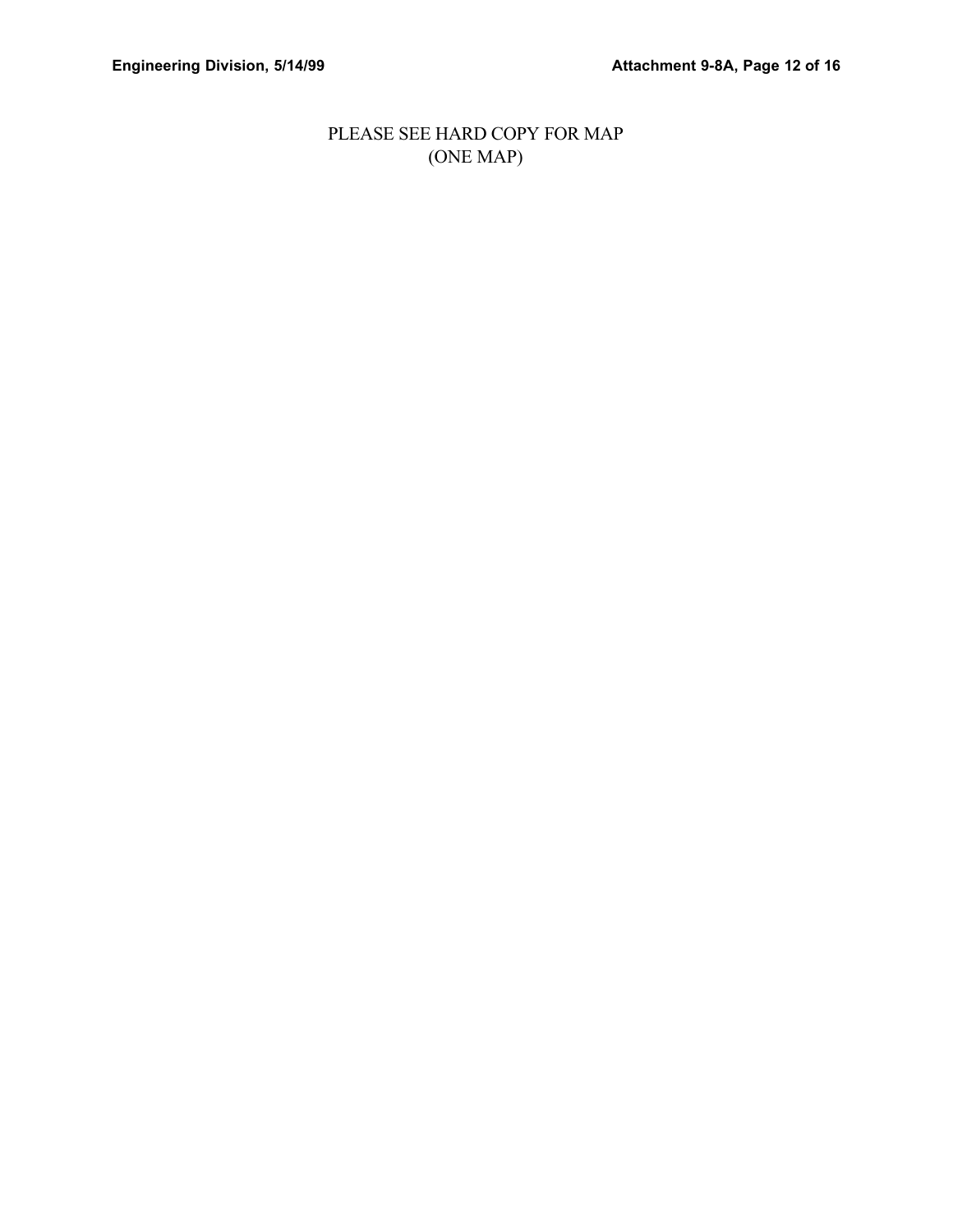#### EXHIBIT A

INFED1-31-112PEA1 (Permanent Easement) Carol J. G. Miller, et al

That portion of the southeast quarter of the northeast quarter (SE¼NE¼) of Section 14, Township 1 North, Range 4 West, San Bernardino Meridian, in the County of San Bernardino, State of California, lying within the land conveyed to Carol J. G. Miller, et al, by Decree of Distribution, Case No. SPR 57095, recorded November 8, 1993, as Document No. 93-485525 of Official Records of said County, lying westerly and southwesterly of the following described line:

Commencing at the northwest corner of said  $SE/4NE/4$  as marked by a 3 1/2" i.p. with wood plug tagged RCE 4562 as shown on Amended Record of Survey filed in Book 96, pages 14 through 18, inclusive of Record of Surveys of said County; thence along the northerly line of said SE<sup> $\frac{1}{4}$ </sup>, N 89° 56' 56" E 47.34 feet to the POINT OF BEGINNING of said described line; thence leaving said northerly line, S 09º 34' 03" E 9.58 feet to the beginning of a tangent curve concave westerly, having a radius of 120.00 feet; thence southerly along the arc of said curve 17.70 feet; thence S 13º 37' 30" E 24.70 feet; thence S 01º 21' 40" W 23.40 feet; thence S 19º 41' 20" W 19.70 feet; thence S 05º 31' 00" W 23.80 feet; thence S 69º 24' 50" W 8.71 feet to the beginning of a nontangent curve concave northeasterly having a radius of 110.00 feet, a radial line to said beginning bears S 84º 58' 25" W; thence southeasterly along the arc of said curve 96.75 feet; thence tangent to said curve S 55º 25' 21" E 18.78 feet to the beginning of a tangent curve concave southwesterly having a radius of 180.00 feet; thence southeasterly along the arc of said curve 36.99 feet to the southeasterly line of said Decree of Distribution and the POINT OF TERMINATION of said described line.

#### PREPARED UNDER MY SUPERVISION

Peter G. Wiseman P.L.S. 6241

Date

 $\overline{\phantom{a}}$ 

 $\overline{\phantom{a}}$ 

A.L. p:\private\analip\legal\31\112pea1.doc July 7, 1998